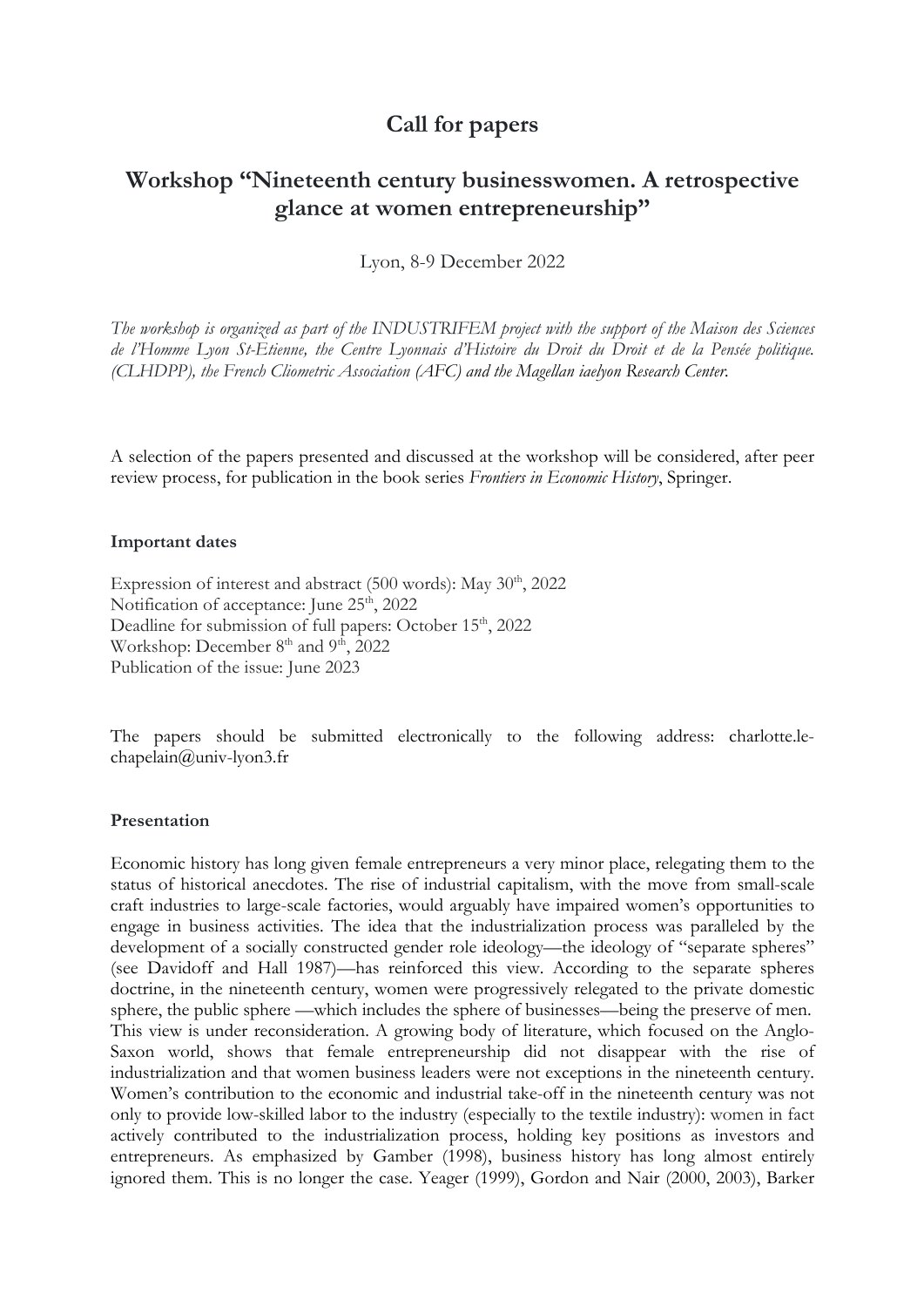and Harvey (2003), Owens (2002), Kay (2004, 2009), Phillips (2006), Barker (2006), and Aston (2012) have brought businesswomen in Victorian England out of invisibility. Contrary to the presumed role assigned to women in Victorian society who were above the working class, these analyses show that a significant number of English women were engaged in business activities. "Unexceptional" American businesswomen have also become visible in contemporary historiography (see Kwolek-Folland 1998, Lewis 2009, 2020). As well as the many studies which focus on Britain and the United States, recent literature gives evidence of dynamic women's entrepreneurship in Germany (Labouvie 1993, Rabuzzi 1995, Beachy 2002), the Netherlands (Van den Heuvel 2007), Russia (Ulianova 2016), Denmark (Gold 2018), Finland (Ijäs 2018), Sweden (Eriksson 2001), New-Zealand (Bishop 2021). Aston and Bishop (2020) bring together the most recent analyses that attest to the presence of women in business in Europe but also beyond, in Asia, Africa and South America.

Historical studies are scarcer as far as the French case is concerned. Focusing on Northern France, Craig (2001, 2015, 2016) has impressively demonstrated that the story of women's disappearance from business activities also fails to apply for industrializing France. Recent work has focused on women in business in Paris (Craig 2020) and Marseille (Richard1996, 2006). Furthermore, Khan (2016) has pointed out the existence of innovative female entrepreneurs in the early stages of French industrialization. While these works attest to the persistence of female entrepreneurship in nineteenth-century France, it remains largely under-assessed. The role played by these women entrepreneurs and the modalities of their entrepreneurial activity is also seriously understudied.

The organization of this workshop aims to fill this gap. This call for papers is open to scholars of all disciplines (economics, history of law, management science, history...). It seeks to stimulate research in this area in order to bring women entrepreneurs out of invisibility – including, but not limited to French businesswomen - and to highlight their contribution to the industrial take-off. It aims at shedding light on the specificities of their entrepreneurial exercise - if there is any - as well as on the role played by the legal framework within which it developed.

Article proposals which develop monographic studies shedding light on the entrepreneurial trajectories of business women in the nineteenth century are welcome. They may concern the French case or, in a comparative perspective, other entrepreneurial experiences in Europe and in the world.

Researchers are invited, but not limited, to address the following questions:

- What were the entrepreneurial trajectories of these women in the 19th century? Their managerial practices, their financial strategies, the influence of their family and their networks, their attitudes towards risk, their possible international development strategies, the forms of legal organizations chosen but also the innovations developed by their companies are subject to examination.
- In many European countries, women in business have been confronted with binding legislation. What legal mechanisms allowed women to overcome the constraints of their civil status during the 19th century and to actively participate in the governance of industrial companies that played an important role in the industrialization process? Analyses in the field of legal history (history of business law, history of family law and law of persons, history of labor law, history of the law of succession…) should be able to shed light on the role of these restrictive European legislations and the possible